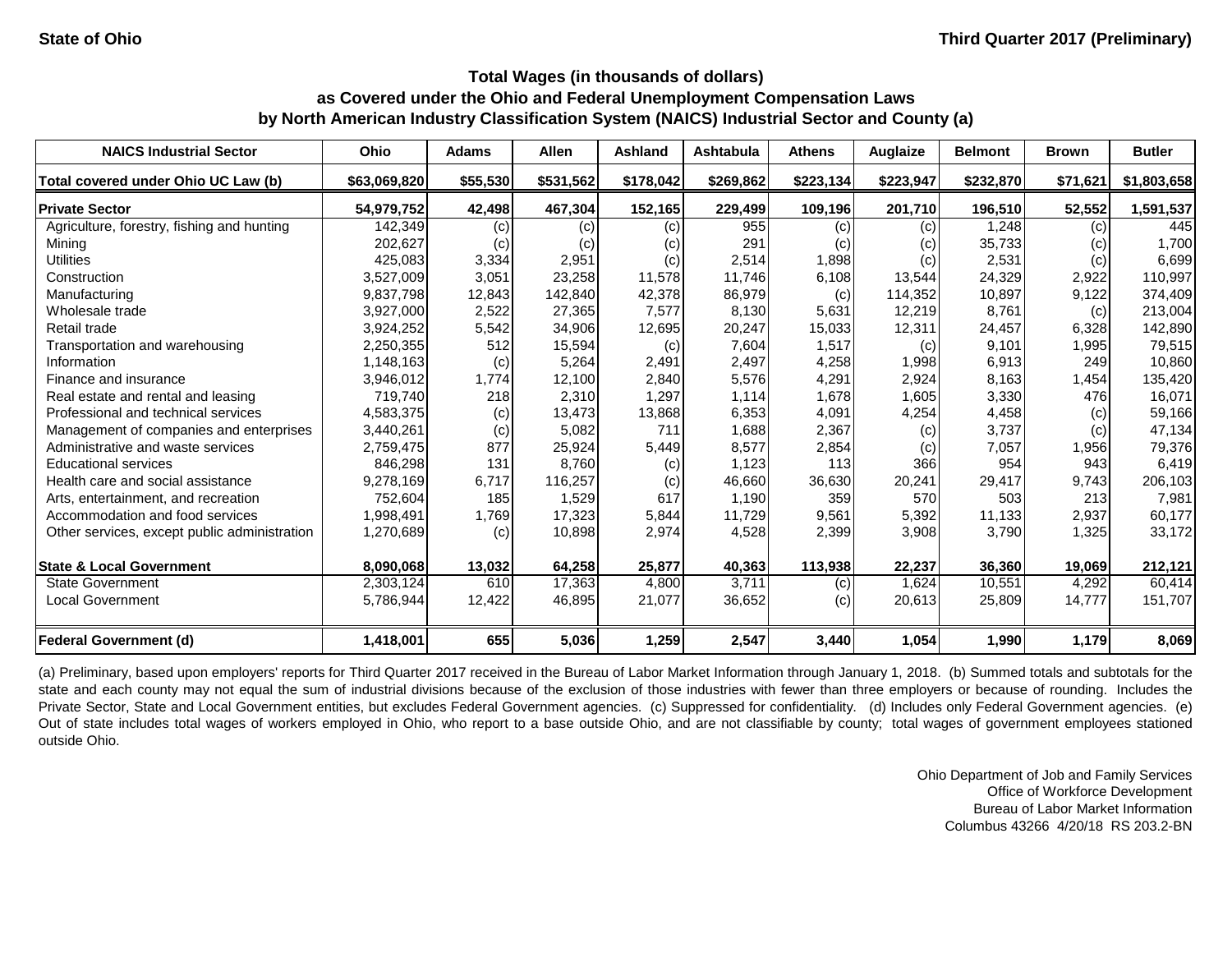| <b>NAICS Industrial Sector</b>               | Carroll  | Champaign | <b>Clark</b> | <b>Clermont</b> | <b>Clinton</b> | Columbiana | <b>Coshocton</b> | Crawford  | Cuyahoga    | <b>Darke</b> |
|----------------------------------------------|----------|-----------|--------------|-----------------|----------------|------------|------------------|-----------|-------------|--------------|
| Total covered under Ohio UC Law (b)          | \$67,850 | \$109,080 | \$462,497    | \$622,233       | \$187,039      | \$253,611  | \$91,613         | \$123,286 | \$9,364,483 | \$179,811    |
| <b>Private Sector</b>                        | 59,648   | 91,414    | 396,978      | 540,637         | 165,710        | 214,492    | 77,851           | 105,538   | 8,353,209   | 159,216      |
| Agriculture, forestry, fishing and hunting   | 65       | (c)       | 3,914        | (c)             | (c)            | 1,141      | 591              | (c)       | 983         | (c)          |
| Mining                                       | 1,194    | (c)       | 3,680        | (c)             | (c)            | 2,620      | 915              | (c)       | 8,038       | (c)          |
| <b>Utilities</b>                             | 1,042    | (c)       | (c)          | 6,832           | (c)            | (c)        | 6,578            | (c)       | 29,722      | 1,197        |
| Construction                                 | 19,812   | 5,229     | 13,272       | 41,033          | 2,793          | 11,467     | 2,975            | 4,861     | 337,375     | 10,269       |
| Manufacturing                                | 13,182   | 49,434    | 86,423       | 85,147          | 43,084         | 61,397     | 31,959           | 26,502    | 1,001,854   | 57,671       |
| Wholesale trade                              | 1,845    | (c)       | (c)          | 29,081          | (c)            | (c)        | 1,303            | 4,757     | 582,551     | 11,793       |
| Retail trade                                 | 4,821    | 5,757     | 34,345       | 68,289          | 10,313         | 25,657     | 6,821            | 8,038     | 424,994     | 11,942       |
| Transportation and warehousing               | 4,155    | 2,327     | 27,816       | 30,624          | 46,573         | 12,752     | 2,054            | (c)       | 253,674     | 12,825       |
| Information                                  | 293      | 802       | 1,610        | 27,536          | 8,277          | 1,802      | 568              | 601       | 193,150     | 761          |
| Finance and insurance                        | 644      | 2,173     | 30,509       | 37,125          | 4,247          | 5,083      | 2,024            | 7,105     | 814,404     | 7,012        |
| Real estate and rental and leasing           | 1,361    | 477       | 3,766        | 11,480          | 1,032          | 1,570      | 358              | 290       | 168,205     | 694          |
| Professional and technical services          | 1,619    | (c)       | 9,245        | 40,446          | 2,609          | 5,927      | (c)              | 3,822     | 897,246     | (c)          |
| Management of companies and enterprises      | 0        | (c)       | 19,278       | 17,854          | 4,535          | 2,221      | (c)              | (c)       | 591,308     | (c)          |
| Administrative and waste services            | 1,221    | 2,616     | 15,255       | 26,577          | 4,260          | 10,658     | 2,013            | (c)       | 415,758     | 5,491        |
| <b>Educational services</b>                  |          | 1,382     | 6,517        | 2,558           | (c)            | 1,018      | 460              | (c)       | 207,659     | 332          |
| Health care and social assistance            | 4,813    | 7,938     | 83,839       | 64,203          | (c)            | 42,714     | 12,658           | (c)       | 1,696,175   | 22,456       |
| Arts, entertainment, and recreation          | 402      | 510       | 1,912        | 5,086           | 587            | 946        | 404              | 236       | 272,455     | 878          |
| Accommodation and food services              | 2,171    | 2,039     | 17,737       | 27,543          | 4,530          | 8,121      | 2,427            | 3,855     | 276,579     | 3,536        |
| Other services, except public administration | 1,008    | 1,525     | 14,629       | 18,088          | 2,414          | 7,194      | 1,290            | 1,699     | 181,078     | 1,906        |
| <b>State &amp; Local Government</b>          | 8,202    | 17,666    | 65,519       | 81,596          | 21,329         | 39,119     | 13,762           | 17,748    | 1,011,274   | 20,595       |
| <b>State Government</b>                      | 555      | 761       | 2,469        | 9,539           | 2,475          | 3,897      | 644              | 2,334     | 78,984      | 689          |
| <b>Local Government</b>                      | 7,647    | 16,905    | 63,050       | 72,057          | 18,854         | 35,222     | 13,118           | 15,414    | 932,290     | 19,906       |
| <b>Federal Government (d)</b>                | 501      | 747       | 7,996        | 6,413           | 2,179          | 10,670     | 947              | 919       | 310,176     | 1,213        |

(a) Preliminary, based upon employers' reports for Third Quarter 2017 received in the Bureau of Labor Market Information through January 1, 2018. (b) Summed totals and subtotals for the state and each county may not equal the sum of industrial divisions because of the exclusion of those industries with fewer than three employers or because of rounding. Includes the Private Sector, State and Local Government entities, but excludes Federal Government agencies. (c) Suppressed for confidentiality. (d) Includes only Federal Government agencies. (e) Out of state includes total wages of workers employed in Ohio, who report to a base outside Ohio, and are not classifiable by county; total wages of government employees stationed outside Ohio.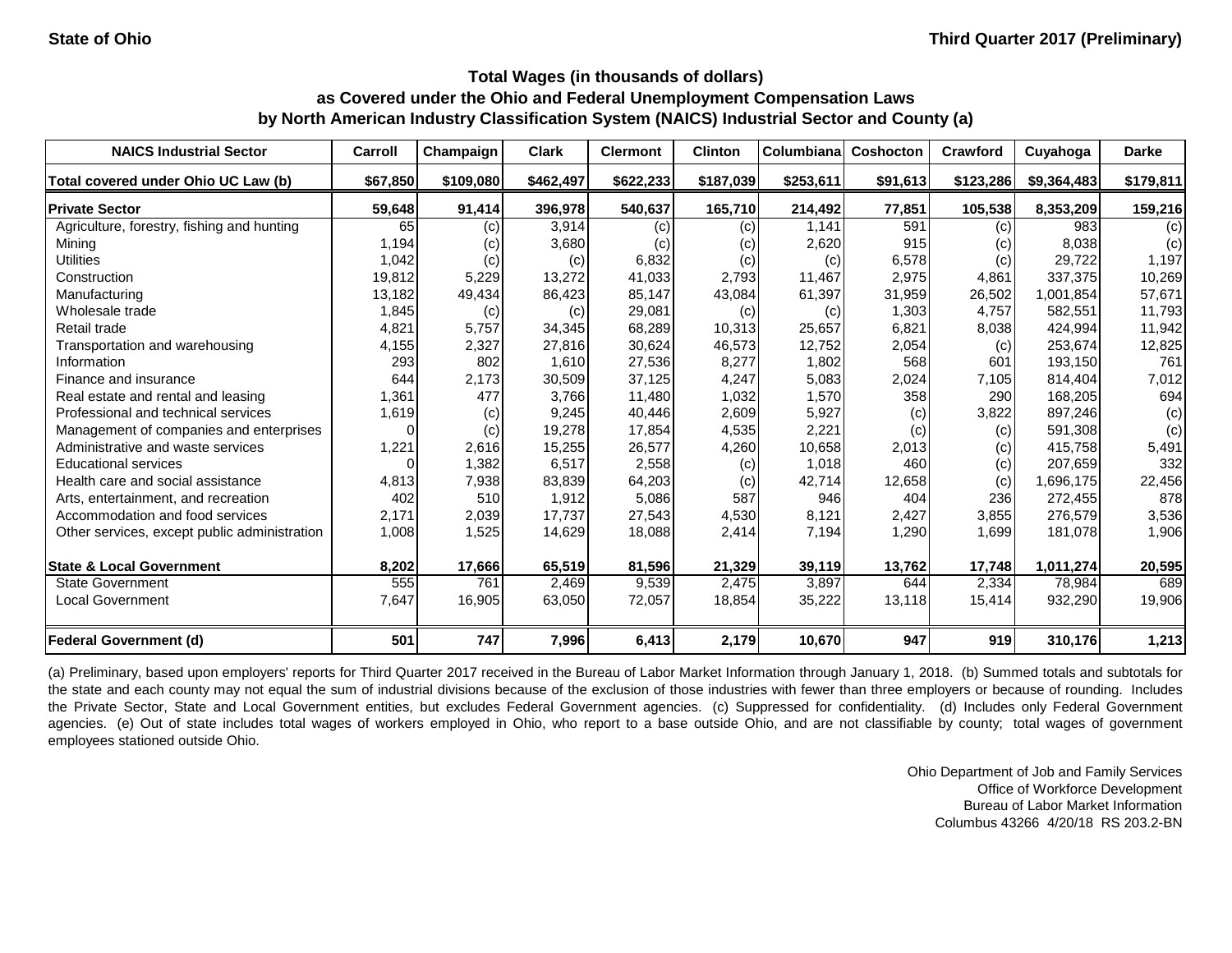| <b>NAICS Industrial Sector</b>               | <b>Defiance</b> | <b>Delaware</b> | Erie      | <b>Fairfield</b> | <b>Fayette</b> | <b>Franklin</b> | <b>Fulton</b> | Gallia   | Geauga    | Greene    |
|----------------------------------------------|-----------------|-----------------|-----------|------------------|----------------|-----------------|---------------|----------|-----------|-----------|
| Total covered under Ohio UC Law (b)          | \$158,199       | \$1,133,999     | \$362,259 | \$414,965        | \$97,016       | \$9,882,140     | \$196,254     | \$93,432 | \$358,815 | \$676,908 |
| <b>Private Sector</b>                        | 138,960         | 1,031,357       | 304,194   | 340,859          | 81,084         | 8,072,658       | 173,871       | 77,222   | 319,672   | 559,412   |
| Agriculture, forestry, fishing and hunting   | 2,013           | (c)             | (c)       | 572              | 920            | 3,782           | (c)           | (c)      | (c)       | (c)       |
| Mining                                       |                 | (c)             | (c)       | 273              |                | 5,511           | (c)           | (c)      | (c)       | (c)       |
| <b>Utilities</b>                             | (c)             | 2,897           | (c)       | 5,336            | (c)            | 81,502          | (c)           | 12,226   | (c)       | (c)       |
| Construction                                 | 3,917           | 52,294          | 12,619    | 26,990           | 4,326          | 441,144         | 11,985        | 4,682    | 31,470    | 17,796    |
| Manufacturing                                | 54,383          | 97,246          | 79,313    | 56,987           | 21,186         | 548,687         | 94,670        | 6,712    | 92,461    | 53,578    |
| Wholesale trade                              | (c)             | 39,210          | 13,537    | 11,911           | (c)            | 484,106         | 11,963        | 959      | 30,738    | 17,199    |
| Retail trade                                 | 15,594          | 79,410          | 30,806    | 40,292           | 13,081         | 566,374         | 10,869        | 9,005    | 29,539    | 66,690    |
| Transportation and warehousing               | 6,380           | 26,685          | (c)       | 24,177           | 11,302         | 539,493         | (c)           | 3,077    | (c)       | (c)       |
| Information                                  | 1,729           | 11,806          | 4,144     | 2,416            | 416            | 257,262         | 475           | 698      | 1,306     | 8,558     |
| Finance and insurance                        | 7,985           | 115,094         | 8,713     | 9,150            | 4,010          | 944,058         | 3,672         | 3,974    | 10,078    | 26,720    |
| Real estate and rental and leasing           | 576             | 11,506          | 2,001     | 4,645            | 418            | 141,182         | 684           | 278      | 2,133     | 5,015     |
| Professional and technical services          | (c)             | 105,718         | 6,696     | 11,697           | (c)            | 906,571         | 2,978         | (c)      | 15,823    | 178,489   |
| Management of companies and enterprises      | (c)             | 246,717         | 3,203     | 3,729            | (c)            | 623,165         | 847           | (c)      | 3,844     | 14,046    |
| Administrative and waste services            | 4,874           | 50,304          | 6,788     | 25,969           | 2,707          | 491,581         | 2,165         | 585      | 19,500    | 17,176    |
| <b>Educational services</b>                  | (c)             | 9,774           | 1,558     | 1,464            | (c)            | 136,952         | (c)           | (c)      | 5,471     | 17,619    |
| Health care and social assistance            | (c)             | 92,257          | 56,342    | 78,518           | (c)            | 1,297,817       | (c)           | (c)      | 41,205    | 74,721    |
| Arts, entertainment, and recreation          | 375             | 19,417          | 28,569    | 2,091            | 326            | 80,599          | 1,222         | 125      | 2,389     | 2,585     |
| Accommodation and food services              | 4,667           | 47,124          | 28,257    | 24,052           | 4,018          | 305,104         | 3,014         | 3,515    | 10,289    | 34,210    |
| Other services, except public administration | 3,006           | 20,617          | 5,604     | 10,590           | 917            | 217,769         | 2,335         | 2,440    | 10,762    | 10,249    |
| <b>State &amp; Local Government</b>          | 19,239          | 102,642         | 58,065    | 74,106           | 15,932         | 1,809,482       | 22,383        | 16,210   | 39,143    | 117,496   |
| <b>State Government</b>                      | 1,385           | 6,526           | 14,741    | 11,743           | 666            | 1,071,326       | 1,892         | 3,856    | 2,656     | (c)       |
| Local Government                             | 17,854          | 96,116          | 43,324    | 62,363           | 15,266         | 738,156         | 20,491        | 12,354   | 36,487    | (c)       |
| <b>Federal Government (d)</b>                | 1,022           | 3,243           | 4,004     | 3,475            | 578            | 229,764         | 1,036         | 813      | 1,190     | 293,257   |

(a) Preliminary, based upon employers' reports for Third Quarter 2017 received in the Bureau of Labor Market Information through January 1, 2018. (b) Summed totals and subtotals for the state and each county may not equal the sum of industrial divisions because of the exclusion of those industries with fewer than three employers or because of rounding. Includes the Private Sector, State and Local Government entities, but excludes Federal Government agencies. (c) Suppressed for confidentiality. (d) Includes only Federal Government agencies. (e) Out of state includes total wages of workers employed in Ohio, who report to a base outside Ohio, and are not classifiable by county; total wages of government employees stationed outside Ohio.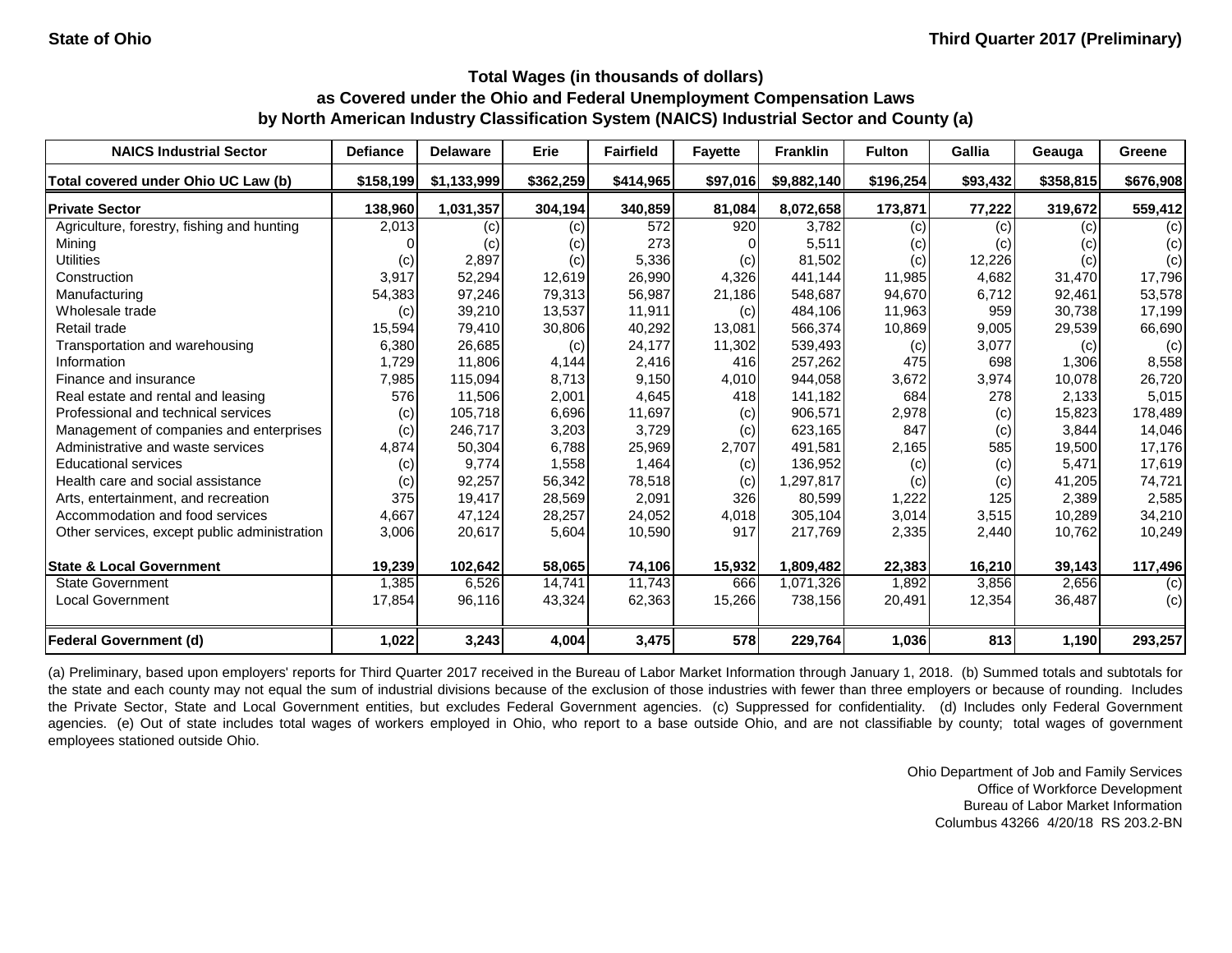| <b>NAICS Industrial Sector</b>               | <b>Guernsey</b> | <b>Hamilton</b> | <b>Hancock</b> | <b>Hardin</b> | <b>Harrison</b> | <b>Henry</b> | Highland | <b>Hocking</b> | <b>Holmes</b> | <b>Huron</b> |
|----------------------------------------------|-----------------|-----------------|----------------|---------------|-----------------|--------------|----------|----------------|---------------|--------------|
| Total covered under Ohio UC Law (b)          | \$153,497       | \$7,201,336     | \$521,038      | \$73,586      | \$44,556        | \$116,600    | \$87,749 | \$54,427       | \$184,235     | \$213,218    |
| <b>Private Sector</b>                        | 130,040         | 6,647,811       | 488,680        | 61,220        | 37,914          | 97,748       | 65,534   | 36,135         | 168,914       | 190,125      |
| Agriculture, forestry, fishing and hunting   | 270             | 2,539           | (c)            | 1,952         | (c)             | $\left( $    | 254      | (c)            | 1,562         | (c)          |
| Mining                                       | 7,838           | 2,163           | (c)            |               | (c)             | (c)          | 261      | (c)            | 594           | (c)          |
| <b>Utilities</b>                             | 1,178           | 29,284          | 2,150          | 993           | 1,478           | 330          | 1,032    | (c)            | 1,659         | (c)          |
| Construction                                 | 15,862          | 350,931         | 17,640         | 1,140         | 4,704           | 11,722       | 3,358    | 2,756          | 26,141        | 27,876       |
| Manufacturing                                | 35,849          | 1,031,535       | 160,258        | 22,609        | 8,904           | 48,698       | 18,321   | 9,145          | 74,098        | 65,813       |
| Wholesale trade                              | 5,153           | 415,126         | 19,073         | 3,006         | 2,310           | 2,830        | 2,349    | 709            | 8,991         | (c)          |
| Retail trade                                 | 10,598          | 310,757         | 27,712         | 4,648         | 1,400           | 5,635        | 9,399    | 4,803          | 17,489        | 12,527       |
| Transportation and warehousing               | 6,165           | 139,752         | 56,845         | 2,126         | 3,719           | 5,555        | 1,118    | (c)            | 9,203         | 9,935        |
| Information                                  | 682             | 157,488         | 3,251          | 271           | (c)             | 828          | 660      | 379            | 620           | 1,480        |
| Finance and insurance                        | 4,363           | 601,515         | 8,073          | 2,399         | 490             | 2,673        | 4,459    | 1,255          | 3,932         | 4,572        |
| Real estate and rental and leasing           | 646             | 99,102          | 3,826          | 277           | 908             | 596          | 437      | 928            | 443           | 1,023        |
| Professional and technical services          | 5,484           | 705,794         | 19,313         | 1,345         | (c)             | 932          | 788      | (c)            | 3,111         | (c)          |
| Management of companies and enterprises      | 209             | 699,998         | 61,701         |               | (c)             | <sup>n</sup> | 2,620    | (c)            | 624           | (c)          |
| Administrative and waste services            | 1,473           | 289,702         | 13,440         | 997           | 2,795           | 944          | 3,448    | 1,619          | 3,323         | 2,986        |
| <b>Educational services</b>                  | 282             | 92,845          | 10,925         | (c)           |                 | 112          | 178      | 236            | (c)           | 1,157        |
| Health care and social assistance            | 25,107          | 1,194,876       | 57,982         | (c)           | 3,288           | 11,739       | 12,277   | 5,547          | (c)           | 29,223       |
| Arts, entertainment, and recreation          | 264             | 150,906         | 1,240          | 158           | 146             | 138          | 331      | 190            | 485           | 672          |
| Accommodation and food services              | 6,701           | 207,176         | 15,793         | 2,127         | 598             | 2,162        | 2,920    | 4,900          | 6,221         | 5,814        |
| Other services, except public administration | 1,916           | 166,325         | 8,828          | 958           | (c)             | 1,345        | 1,322    | 1,336          | 2,450         | 5,082        |
| <b>State &amp; Local Government</b>          | 23,457          | 553,525         | 32,358         | 12,366        | 6,642           | 18,852       | 22,215   | 18,292         | 15,321        | 23,093       |
| <b>State Government</b>                      | 8,038           | 120,559         | 3,153          | 585           | 773             | 621          | 1,450    | 5,248          | 645           | 1,281        |
| <b>Local Government</b>                      | 15,419          | 432,966         | 29,205         | 11,781        | 5,869           | 18,231       | 20,765   | 13,044         | 14,676        | 21,812       |
| <b>Federal Government (d)</b>                | 1,576           | 161,504         | 2,123          | 723           | 553             | 823          | 1,134    | 469            | 761           | 1,529        |

(a) Preliminary, based upon employers' reports for Third Quarter 2017 received in the Bureau of Labor Market Information through January 1, 2018. (b) Summed totals and subtotals for the state and each county may not equal the sum of industrial divisions because of the exclusion of those industries with fewer than three employers or because of rounding. Includes the Private Sector, State and Local Government entities, but excludes Federal Government agencies. (c) Suppressed for confidentiality. (d) Includes only Federal Government agencies. (e) Out of state includes total wages of workers employed in Ohio, who report to a base outside Ohio, and are not classifiable by county; total wages of government employees stationed outside Ohio.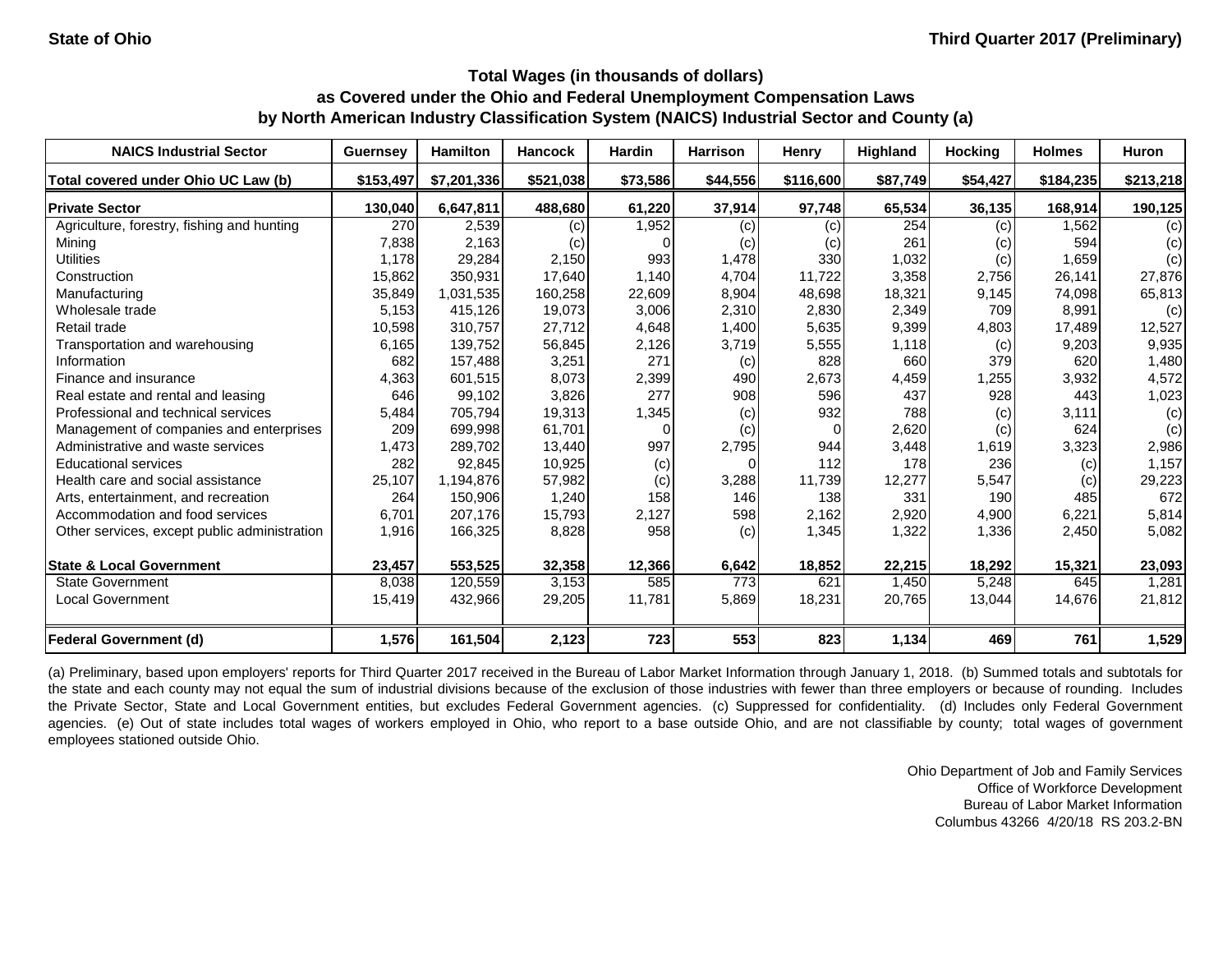| <b>NAICS Industrial Sector</b>               | <b>Jackson</b> | <b>Jefferson</b> | Knox      | Lake        | Lawrence  | Licking   | Logan     | Lorain    | Lucas       | <b>Madison</b> |
|----------------------------------------------|----------------|------------------|-----------|-------------|-----------|-----------|-----------|-----------|-------------|----------------|
| Total covered under Ohio UC Law (b)          | \$89,323       | \$201,243        | \$212,931 | \$1,015,210 | \$103,162 | \$539,814 | \$206,860 | \$979,765 | \$2,323,498 | \$182,367      |
| <b>Private Sector</b>                        | 75,095         | 173,513          | 189,666   | 893,980     | 78,232    | 451,706   | 186,731   | 817,587   | 1,980,075   | 139,935        |
| Agriculture, forestry, fishing and hunting   | 395            |                  | 782       | 6,861       |           | 5,768     | 844       | 6,739     | 1,417       | 2,378          |
| Mining                                       | 452            | 653              | 1,015     | 3,228       | (c)       | 645       | 489       | 241       | 3,436       | 0              |
| <b>Utilities</b>                             | 826            | 20,094           | 867       | 24,513      | 1,633     | 4,534     | 546       | 4,551     | 8,564       | $\Omega$       |
| Construction                                 | 5,049          | 15,255           | 17,970    | 58,083      | 10,646    | 30,139    | 7,363     | 52,730    | 135,953     | 5,407          |
| Manufacturing                                | 30,754         | 21,958           | 74,944    | 320,033     | (c)       | 90,239    | 80,709    | 228,925   | 365,980     | 50,168         |
| Wholesale trade                              | 1,493          | 5,726            | 5,200     | 50,437      | 2,904     | 18,383    | 6,111     | 49,605    | 95,228      | 4,037          |
| Retail trade                                 | 8,128          | 16,969           | 13,263    | 81,150      | 9,850     | 48,967    | 10,868    | 79,145    | 156,540     | 14,843         |
| Transportation and warehousing               | 1,767          | 12,885           | 2,924     | 10,851      | 7,267     | 16,507    | 23,643    | 22,564    | 74,049      | 25,906         |
| Information                                  | 556            | 2,935            | 1,653     | 9,073       | 800       | 3,285     | 625       | 6,075     | 19,895      | 487            |
| Finance and insurance                        | 2,509          | 3,657            | 3,935     | 21,158      | 2,224     | 36,171    | 3,431     | 27,536    | 84,589      | 1,378          |
| Real estate and rental and leasing           | 388            | 1,454            | 1,048     | 8,965       | 2,255     | 4,076     | 1,441     | 6,793     | 27,861      | 443            |
| Professional and technical services          | (c)            | (c)              | 2,972     | 41,407      | 1,974     | 29,779    | (c)       | 33,787    | 126,500     | (c)            |
| Management of companies and enterprises      | (c)            | (c)              | 824       | 26,035      | 1,130     | 11,160    | (c)       | 27,258    | 116,714     | (c)            |
| Administrative and waste services            | 3,413          | 8,110            | 7,356     | 38,548      | 3,092     | 19,415    | 12,203    | 48,478    | 100,518     | 6,236          |
| <b>Educational services</b>                  | (c)            | (c)              | 14,878    | 9,961       | 225       | 14,107    | 73        | 27,676    | 24,436      | 319            |
| Health care and social assistance            | (c)            | (c)              | 29,979    | 117,435     | 21,400    | 77,391    | 18,205    | 133,913   | 492,470     | 11,113         |
| Arts, entertainment, and recreation          | 223            | 2,069            | 656       | 5,901       | 97        | 3,566     | 937       | 6,373     | 23,649      | 228            |
| Accommodation and food services              | 2,929          | 5,954            | 6,216     | 38,364      | 4,299     | 19,661    | 5,201     | 34,460    | 76,280      | 4,663          |
| Other services, except public administration | 1,045          | 3,231            | 3,184     | 21,977      | 1,974     | 17,915    | 3,199     | 20,738    | 45,997      | 1,013          |
| <b>State &amp; Local Government</b>          | 14,228         | 27,730           | 23,265    | 121,230     | 24,930    | 88,108    | 20,129    | 162,178   | 343,423     | 42,432         |
| <b>State Government</b>                      | 2,531          | 1,173            | 4,198     | 1,448       | 2,937     | 15,455    | 1,197     | 19,982    | 128,960     | 23,559         |
| <b>Local Government</b>                      | 11,697         | 26,557           | 19,067    | 119,782     | 21,993    | 72,653    | 18,932    | 142,196   | 214,463     | 18,873         |
| <b>Federal Government (d)</b>                | 829            | 2,111            | 1,346     | 6,502       | 1,742     | 5,827     | 1,887     | 30,653    | 28,880      | 1,054          |

(a) Preliminary, based upon employers' reports for Third Quarter 2017 received in the Bureau of Labor Market Information through January 1, 2018. (b) Summed totals and subtotals for the state and each county may not equal the sum of industrial divisions because of the exclusion of those industries with fewer than three employers or because of rounding. Includes the Private Sector, State and Local Government entities, but excludes Federal Government agencies. (c) Suppressed for confidentiality. (d) Includes only Federal Government agencies. (e) Out of state includes total wages of workers employed in Ohio, who report to a base outside Ohio, and are not classifiable by county; total wages of government employees stationed outside Ohio.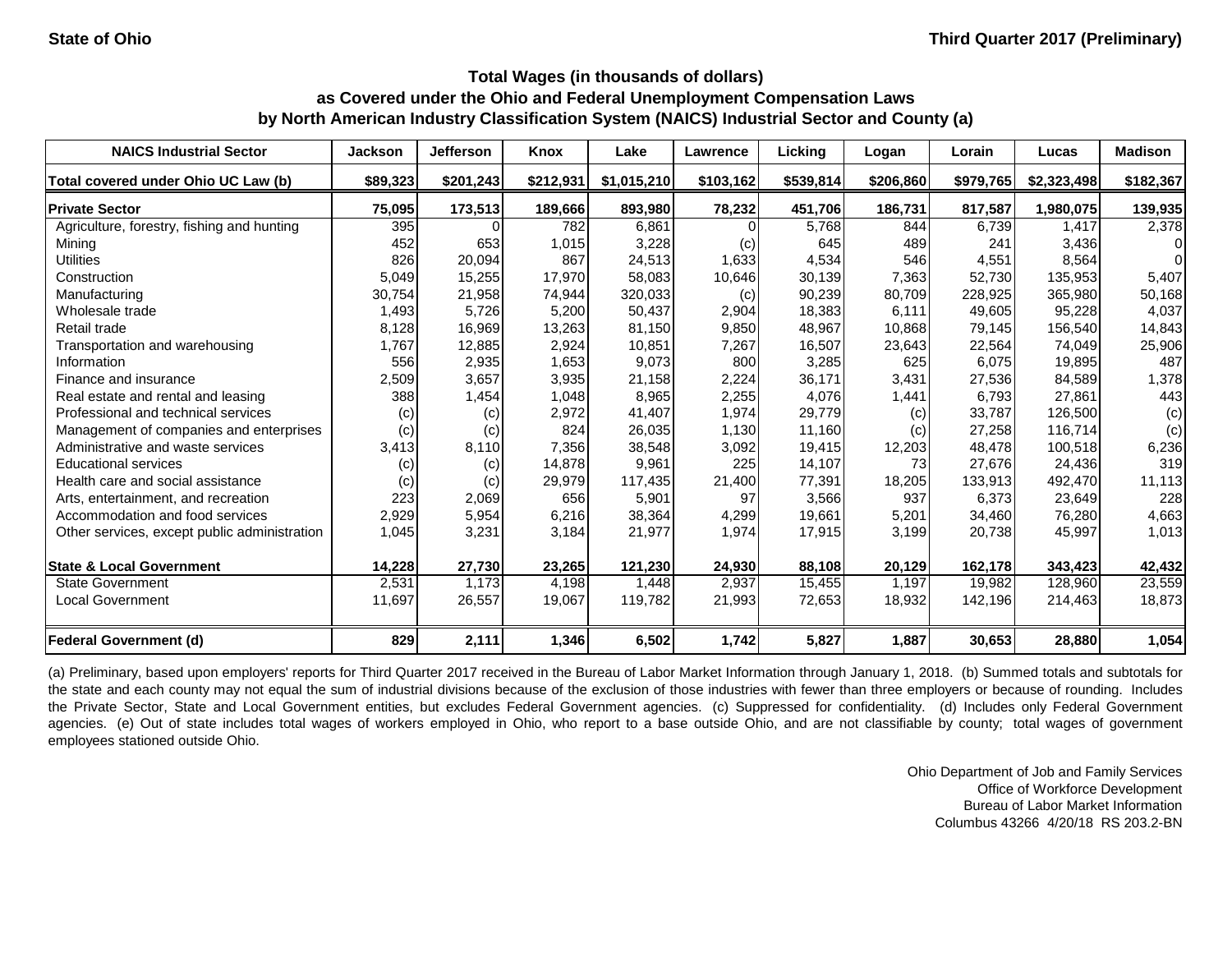| <b>NAICS Industrial Sector</b>               | <b>Mahoning</b> | <b>Marion</b> | <b>Medina</b> | <b>Meigs</b> | <b>Mercer</b> | Miami     | <b>Monroe</b> | Montgomery  | Morgan   | <b>Morrow</b> |
|----------------------------------------------|-----------------|---------------|---------------|--------------|---------------|-----------|---------------|-------------|----------|---------------|
| Total covered under Ohio UC Law (b)          | \$900,236       | \$239,563     | \$629,008     | \$26,091     | \$189,302     | \$410,595 | \$22,219      | \$2,807,565 | \$23,776 | \$45,363      |
| <b>Private Sector</b>                        | 761,390         | 198,319       | 554,748       | 17,636       | 164,367       | 358,272   | 15,749        | 2,489,150   | 18,417   | 31,889        |
| Agriculture, forestry, fishing and hunting   | 1,481           | (c)           | 1,113         | 224          | (c)           | 695       | (c)           | 1,955       | (c)      | 315           |
| Mining                                       | 2,098           | (c)           | 129           | 833          | (c)           | 758       | 1,244         | 818         | (c)      | 195           |
| <b>Utilities</b>                             | 7,584           | 2,293         | 1,206         | (c)          | (c)           | (c)       | 867           | 12,970      | (c)      | (c)           |
| Construction                                 | 74,571          | 7,706         | 57,403        | 2,309        | 12,409        | 21,945    | 2,097         | 126,740     | 1,143    | 2,478         |
| Manufacturing                                | 106,077         | 68,668        | 123,499       | 986          | 74,735        | 136,915   | (c)           | 362,923     | 5,340    | 11,796        |
| Wholesale trade                              | 53,401          | 8,819         | 50,374        | (c)          | (c)           | (c)       | 818           | 135,322     | (c)      | 1,463         |
| Retail trade                                 | 81,441          | 17,175        | 54,000        | 3,527        | 12,644        | 32,989    | 1,762         | 156,636     | 1,487    | 3,606         |
| Transportation and warehousing               | 31,739          | 10,686        | 32,476        | 450          | 14,030        | 22,026    | 2,749         | 94,903      | 31       | (c)           |
| Information                                  | 12,830          | 2,998         | 3,881         | (c)          | 1,285         | 700       | 65            | 117,827     | 212      | 224           |
| Finance and insurance                        | 24,809          | 3,954         | 16,542        | 1,147        | 7,388         | 8,586     | 1,278         | 164,208     | 623      | 633           |
| Real estate and rental and leasing           | 7,616           | 2,859         | 5,087         | 353          | 657           | 2,410     | 104           | 30,521      | 28       | 494           |
| Professional and technical services          | 34,856          | 2,217         | 27,211        | (c)          | 3,677         | (c)       | 412           | 213,684     | 643      | (c)           |
| Management of companies and enterprises      | 15,829          | 1,831         | 59,689        | (c)          | (c)           | (c)       |               | 68,906      |          | (c)           |
| Administrative and waste services            | 53,266          | 8,709         | 23,958        | 574          | (c)           | 14,304    | 987           | 117,180     | 541      | 735           |
| <b>Educational services</b>                  | 3,713           | 278           | 2,755         | (c)          | (c)           | 1,130     | (c)           | 68,690      |          | 86            |
| Health care and social assistance            | 184,340         | 47,828        | 56,187        | (c)          | (c)           | 39,375    | (c)           | 648,835     | 3,081    | 5,630         |
| Arts, entertainment, and recreation          | 7,205           | 566           | 4,976         |              | 356           | 1,230     | 42            | 17,641      | (c)      | 789           |
| Accommodation and food services              | 38,340          | 7,067         | 22,261        | 1,483        | 4,176         | 14,986    | 693           | 95,442      | (c)      | 1,290         |
| Other services, except public administration | 20,194          | 3,524         | 12,001        | (c)          | 3,738         | 8,468     | 668           | 53,949      | 119      | 589           |
| <b>State &amp; Local Government</b>          | 138,846         | 41,244        | 74,260        | 8,455        | 24,935        | 52,323    | 6,470         | 318,415     | 5,359    | 13,474        |
| <b>State Government</b>                      | 39,359          | 11,582        | 1,810         | 537          | 2,147         | 2,262     | 559           | 23,917      | 839      | 1,131         |
| <b>Local Government</b>                      | 99,487          | 29,662        | 72,450        | 7,918        | 22,788        | 50,061    | 5,911         | 294,498     | 4,520    | 12,343        |
| <b>Federal Government (d)</b>                | 18,212          | 1,478         | 5,080         | 735          | 1,160         | 2,447     | 581           | 74,716      | 480      | 498           |

(a) Preliminary, based upon employers' reports for Third Quarter 2017 received in the Bureau of Labor Market Information through January 1, 2018. (b) Summed totals and subtotals for the state and each county may not equal the sum of industrial divisions because of the exclusion of those industries with fewer than three employers or because of rounding. Includes the Private Sector, State and Local Government entities, but excludes Federal Government agencies. (c) Suppressed for confidentiality. (d) Includes only Federal Government agencies. (e) Out of state includes total wages of workers employed in Ohio, who report to a base outside Ohio, and are not classifiable by county; total wages of government employees stationed outside Ohio.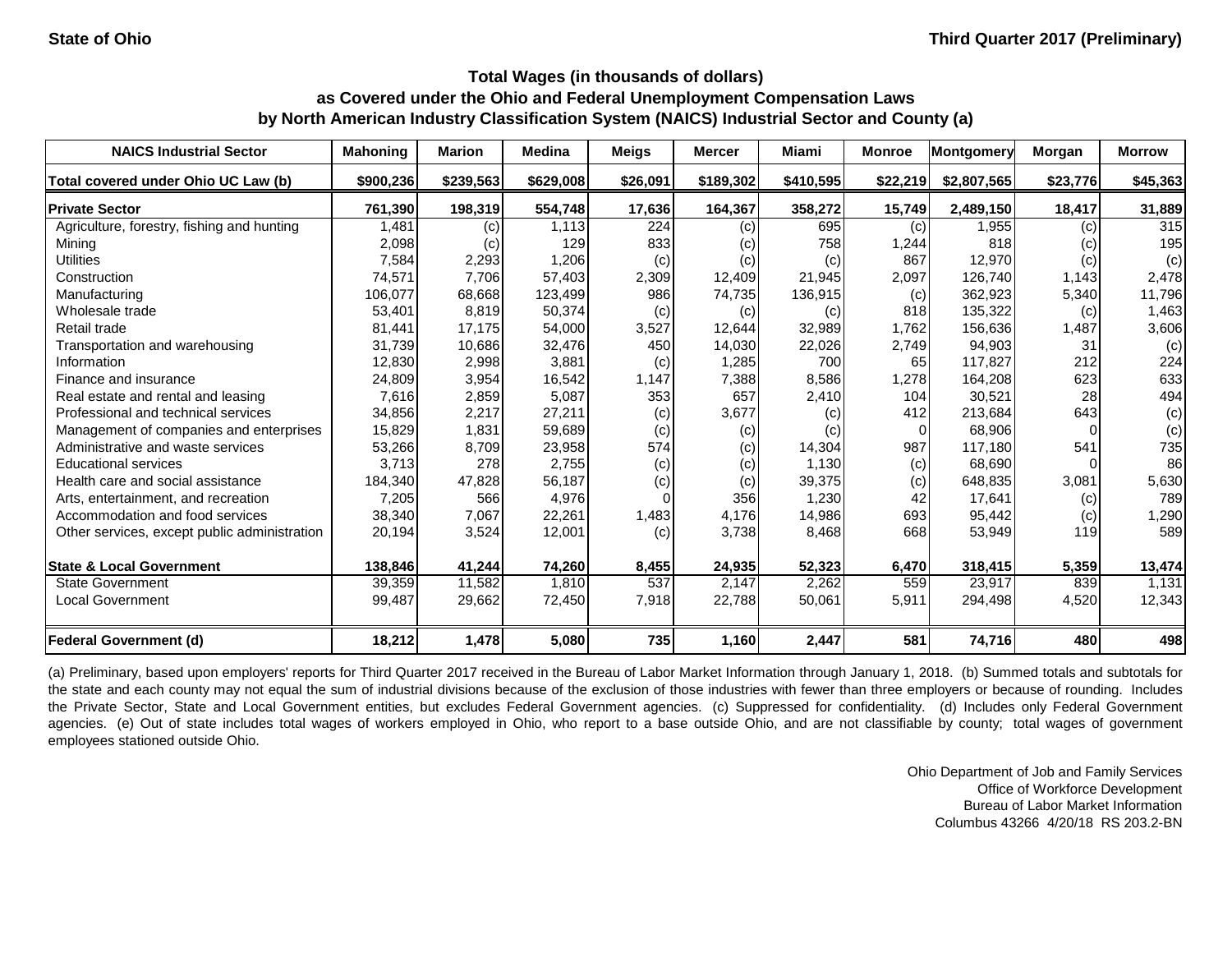| <b>NAICS Industrial Sector</b>               | <b>Muskingum</b> | <b>Noble</b> | <b>Ottawa</b> | Paulding | <b>Perry</b> | Pickaway  | <b>Pike</b> | Portage   | <b>Preble</b> | <b>Putnam</b>  |
|----------------------------------------------|------------------|--------------|---------------|----------|--------------|-----------|-------------|-----------|---------------|----------------|
| Total covered under Ohio UC Law (b)          | \$315,851        | \$28,938     | \$142,645     | \$42,314 | \$57,521     | \$153,548 | \$112,945   | \$566,775 | \$95,567      | \$107,383      |
| <b>Private Sector</b>                        | 269,373          | 17,030       | 122,011       | 33,216   | 44,460       | 101,773   | 100,196     | 431,366   | 80,441        | 92,575         |
| Agriculture, forestry, fishing and hunting   | 178              |              | 881           | (c)      | 141          | (c)       | (c)         | 1,184     | (c)           | (c)            |
| Mining                                       | 6,645            | 1,009        | 1,843         | (c)      | 1,906        | (C)       | (c)         | 3,784     | (c)           | (c)            |
| <b>Utilities</b>                             | 5,173            | 53           | (c)           | (c)      | 642          | (c)       | (c)         | (c)       | (c)           | (c)            |
| Construction                                 | 11,849           | 1,627        | 7,605         | 1,098    | 11,179       | 11,931    | 8,012       | 31,504    | 3,753         | 10,046         |
| Manufacturing                                | 37,447           | 3,608        | 28,430        | 14,801   | 9,724        | 32,094    | 8,287       | 133,479   | 41,922        | 43,289         |
| Wholesale trade                              | 12,789           | 818          | (c)           | (c)      | 1,748        | (c)       | (c)         | 49,609    | (c)           | 5,771          |
| Retail trade                                 | 32,527           | 1,521        | 11,029        | 2,197    | 3,919        | 10,081    | 5,463       | 43,273    | 7,991         | 6,028          |
| Transportation and warehousing               | 19,091           | 1,628        | 4,302         | 1,652    | 671          | 7,965     | 4,114       | (c)       | 3,287         | (c)            |
| Information                                  | 5,962            | 108          | 539           | 130      | 234          | 453       | 326         | 5,555     | 304           | 693            |
| Finance and insurance                        | 8,907            | 1,235        | 3,538         | 988      | 1,389        | 2,898     | 2,214       | 8,564     | 1,975         | 3,188          |
| Real estate and rental and leasing           | 1,692            | 23           | 1,201         | 156      | 61           | 844       | 349         | 3,920     | 419           | 282            |
| Professional and technical services          | 9,962            | 2,247        | 1,881         | 885      | 960          | (c)       | (c)         | 19,002    | (c)           | 2,552          |
| Management of companies and enterprises      | 3,139            | (c)          | 1,086         |          | 1,144        | (c)       | (c)         | 16,658    | (c)           | $\overline{0}$ |
| Administrative and waste services            | 13,203           | (c)          | 2,365         | 494      | 2,324        | 4,636     | 41,602      | 11,991    | 1,396         | 3,288          |
| <b>Educational services</b>                  | (c)              |              | (c)           | (c)      | (c)          | (c)       | (c)         | 4,455     | 53            | (c)            |
| Health care and social assistance            | (c)              | 1,641        | (c)           | (c)      | (c)          | (c)       | (c)         | 43,389    | 7,702         | (c)            |
| Arts, entertainment, and recreation          | 1,661            | (c)          | 5,694         | (c)      | 83           | 741       | (c)         | 2,711     | 101           | 360            |
| Accommodation and food services              | 12,516           | (c)          | 15,367        | (c)      | 1,305        | 4,971     | (c)         | 21,741    | 3,611         | 2,298          |
| Other services, except public administration | 8,295            | 334          | 4,622         | 476      | 635          | 1,175     | 1,113       | 9,835     | 1,691         | 1,479          |
| <b>State &amp; Local Government</b>          | 46,478           | 11,908       | 20,634        | 9,098    | 13,061       | 51,775    | 12,749      | 135,409   | 15,126        | 14,808         |
| <b>State Government</b>                      | 4,152            | 7,532        | 2,334         | 459      | 592          | 23,939    | 1,163       | (c)       | 1,054         | 651            |
| <b>Local Government</b>                      | 42,326           | 4,376        | 18,300        | 8,639    | 12,469       | 27,836    | 11,586      | (c)       | 14,072        | 14,157         |
| <b>Federal Government (d)</b>                | 3,008            | 212          | 4,842         | 521      | 665          | 1,109     | 1,085       | 4,738     | 775           | 738            |

(a) Preliminary, based upon employers' reports for Third Quarter 2017 received in the Bureau of Labor Market Information through January 1, 2018. (b) Summed totals and subtotals for the state and each county may not equal the sum of industrial divisions because of the exclusion of those industries with fewer than three employers or because of rounding. Includes the Private Sector, State and Local Government entities, but excludes Federal Government agencies. (c) Suppressed for confidentiality. (d) Includes only Federal Government agencies. (e) Out of state includes total wages of workers employed in Ohio, who report to a base outside Ohio, and are not classifiable by county; total wages of government employees stationed outside Ohio.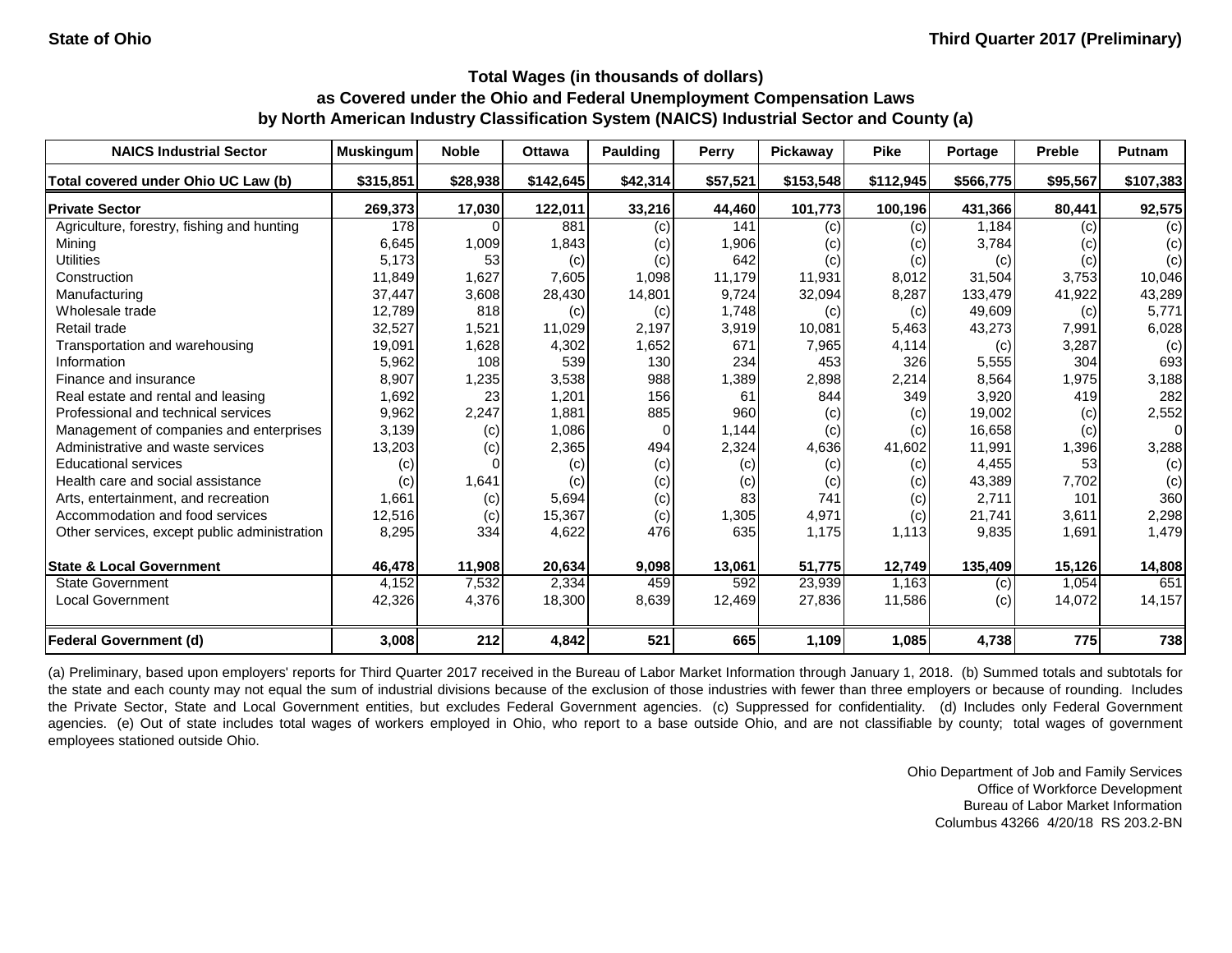| <b>NAICS Industrial Sector</b>               | <b>Richland</b> | <b>Ross</b> | <b>Sandusky</b> | <b>Scioto</b> | <b>Seneca</b> | <b>Shelby</b> | <b>Stark</b> | <b>Summit</b> | <b>Trumbull</b> | <b>Tuscarawas</b> |
|----------------------------------------------|-----------------|-------------|-----------------|---------------|---------------|---------------|--------------|---------------|-----------------|-------------------|
| Total covered under Ohio UC Law (b)          | \$466,449       | \$279,193   | \$256,669       | \$213,473     | \$173,194     | \$324,884     | \$1,578,163  | \$3,052,850   | \$625,824       | \$397,726         |
| <b>Private Sector</b>                        | 387,895         | 221,234     | 226,711         | 160,229       | 147,913       | 300,133       | 1,392,241    | 2,733,613     | 527,779         | 350,142           |
| Agriculture, forestry, fishing and hunting   | (c)             | 793         | (c)             | (c)           | 536           | 1,153         | 2,874        | 326           | 653             | 1,173             |
| Mining                                       | (c)             | 250         | (c)             | (c)           | 2,072         |               | 6,117        | 1,636         | 724             | 16,597            |
| <b>Utilities</b>                             | (c)             | 3,898       | 874             | 1,896         | 2,106         | (c)           | 12,344       | 21,988        | (c)             | 1,783             |
| Construction                                 | 28,612          | 7,460       | 11,594          | 6,500         | 12,341        | 25,828        | 109,287      | 161,996       | 33,289          | 83,344            |
| Manufacturing                                | 117,704         | 65,336      | 116,605         | 16,770        | 49,431        | 187,755       | 336,834      | 385,750       | 156,264         | 88,438            |
| Wholesale trade                              | 19,345          | 5,471       | 6,990           | 3,785         | 7,936         | 14,059        | 80,512       | 204,087       | (c)             | 15,688            |
| Retail trade                                 | 40,962          | 24,757      | 16,765          | 19,528        | 14,428        | 11,828        | 120,941      | 228,514       | 66,376          | 27,318            |
| Transportation and warehousing               | (c)             | 8,971       | 7,600           | 4,465         | 6,771         | (c)           | 37,134       | 100,779       | 29,634          | 10,708            |
| Information                                  | 6,625           | 3,600       | 1,424           | 1,313         | 1,096         | 1,309         | 14,690       | 62,021        | 4,490           | 2,241             |
| Finance and insurance                        | 11,925          | 5,730       | 4,989           | 6,137         | 4,945         | 4,285         | 68,589       | 164,585       | 16,107          | 7,956             |
| Real estate and rental and leasing           | 2,642           | 977         | 3,558           | 1,692         | 604           | 786           | 14,084       | 29,973        | 6,924           | 2,968             |
| Professional and technical services          | 9,012           | 2,365       | 3,183           | 8,335         | (c)           | (c)           | 72,219       | 206,419       | 10,743          | 10,607            |
| Management of companies and enterprises      | 1,436           | 3,171       | 4,294           | 758           | (c)           | (c)           | 22,306       | 329,720       | 10,688          | 915               |
| Administrative and waste services            | 25,004          | 5,925       | 7,189           | 2,965         | 3,384         | 10,872        | 67,799       | 135,867       | 27,673          | 13,594            |
| <b>Educational services</b>                  | 1,926           | 400         | (c)             | 826           | 9,687         | 761           | 21,363       | 32,078        | 3,419           | 692               |
| Health care and social assistance            | 78,705          | 67,375      | (c)             | 72,123        | 19,343        | 18,764        | 295,095      | 494,610       | 93,347          | 43,682            |
| Arts, entertainment, and recreation          | 2,079           | 896         | 1,425           | 168           | 379           | 308           | 10,101       | 24,696        | 3,243           | 1,856             |
| Accommodation and food services              | 17,610          | 11,302      | 7,340           | 9,360         | 6,188         | 4,284         | 63,363       | 86,903        | 24,106          | 13,120            |
| Other services, except public administration | 6,862           | 2,557       | 4,188           | 3,430         | 3,028         | 4,477         | 36,589       | 61,666        | 13,521          | 7,460             |
| <b>State &amp; Local Government</b>          | 78,554          | 57,959      | 29,958          | 53,244        | 25,281        | 24,751        | 185,922      | 319,237       | 98,045          | 47,584            |
| <b>State Government</b>                      | 24,013          | 26,700      | 1,520           | 20,010        | 4,136         | 3,822         | 22,175       | 64,984        | 12,182          | 6,798             |
| <b>Local Government</b>                      | 54,541          | 31,259      | 28,438          | 33,234        | 21,145        | 20,929        | 163,747      | 254,253       | 85,863          | 40,786            |
| <b>Federal Government (d)</b>                | 9,216           | 26,171      | 1,363           | 2,220         | 1,352         | 845           | 14,229       | 29,489        | 7,072           | 3,405             |

(a) Preliminary, based upon employers' reports for Third Quarter 2017 received in the Bureau of Labor Market Information through January 1, 2018. (b) Summed totals and subtotals for the state and each county may not equal the sum of industrial divisions because of the exclusion of those industries with fewer than three employers or because of rounding. Includes the Private Sector, State and Local Government entities, but excludes Federal Government agencies. (c) Suppressed for confidentiality. (d) Includes only Federal Government agencies. (e) Out of state includes total wages of workers employed in Ohio, who report to a base outside Ohio, and are not classifiable by county; total wages of government employees stationed outside Ohio.